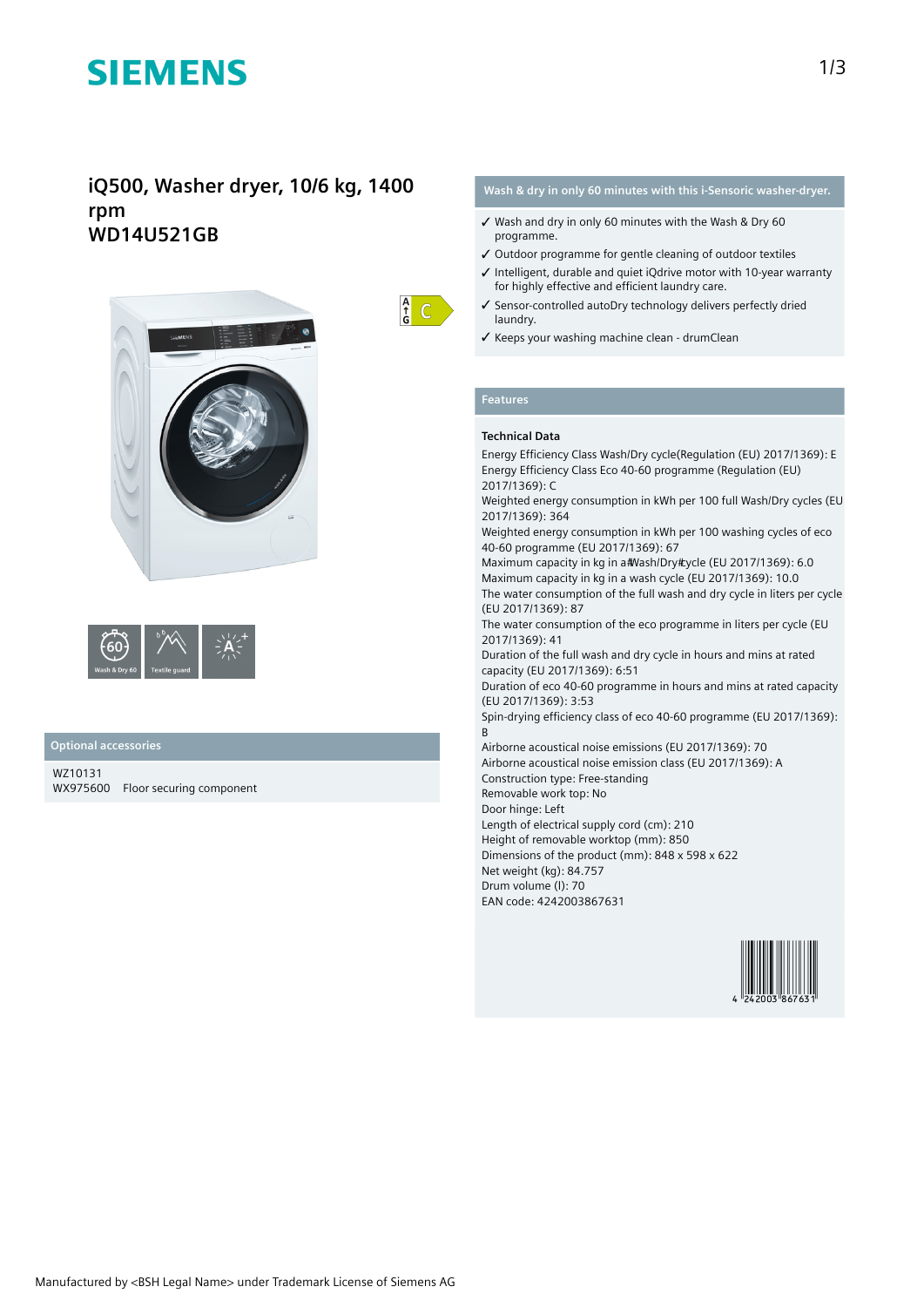# **SIEMENS**

**iQ500, Washer dryer, 10/6 kg, 1400 rpm WD14U521GB**

# **Features**

#### ● iSensoric

#### **Performance**

- Energy Efficiency Class Wash and Dry1: E
- Energy Efficiency Class Washing²: C
- Energy<sup>3</sup> / Water<sup>4</sup> Wash and Dry: 364 kWh / 87 litres
- Energy⁵ / Water⁶ Washing: 67 kWh / 41 litres
- Load capacity Wash and Dry / Washing: 1 6 kg / 1 10 kg
- Programme duration<sup>7</sup> Wash and Dry / Washing: 6:51 h:min /#8:53 h:min
- Spin drying efficiency class: EU19\_spin efficiency class: B
- Spin speed\*\*: 400 1400 rpm
- Noise level: 70 dB (A) re 1 pW
- Noise efficiency class: A

### **Programmes/functions**

- Large LED-Display for programme status indication, temperature selection, spin speed, remaining time and 24 hours end time delay, load recommendation and consumption indication
- Standard programmes for washing: cottons, easy-care, delicates/ silk, wool/handwash
- Special programmes washing: drum clean with reminder, rapid 15 minute quick wash, Extra Rinse, shirts/blouses, mixed fabrics, myTime, textile guard re-proofing programme, drain / spin
- Most common washing programmes can be used as solo-drying programme or as washing and drying in one go programme
- Options washing: less ironing, extra rinse, child lock, myFavorite, night wash, speedPerfect, prewash, waterPlus
- Standard programmes for drying: cottons, easy-care
- Options drying: Iron dry, Night dry, Solo dry, Speed, Cupboard dry, Cupboard dry plus, Wash + Dry
- Special programmes drying: Refresh, myTime, Wash & Dry 60'
- Drying options for most wash programmes

### **Key features**

- speedPerfect / varioSpeed: Up to 65% reduced washing cycle
- iQdrive with 10 year warranty
- antiVibration Design for more stability and quietness
- Reload Function: Stop the washing machine to add any forgotten items of laundry to the drum.
- Exceptional convenience thanks to the inclined ergonomic control panel

#### **Additional features**

- waveDrum Gentle washing thanks to a unique drum structure
- autoDry function, and time selection options
- drum interior light
- Sound insulation by additional noise reduction material
- Foam detection system
- Out of balance load adjustment
- Maintenance free condenser: automatic fluff removal
- Electronic child safety package
- End of cycle buzzer

●

● Multiple water protection

# **Technical Information**

- Slide-under installation
- integrated 32 cm porthole, chrome-black with 130° opening door
- Left hinged door
- Dimensions (H x W): 84.8 cm x 59.8 cm
- Appliance depth: 62.2 cm
- Appliance depth incl. door: 64.5 cm
- Appliance depth with open door: 114.2 cm
- *¹ ² Scale of Energy Efficiency Classes from A to G*
- *3 Energy consumption in kWh per 100 complete cycles (in Eco 40-60 programme)*
- *⁴ Water consumption in litres per complete cycle (in Eco 40-60 programme)*
- *5 Energy consumption in kWh per 100 washing cycles (in Eco 40-60 programme)*
- *⁶ Weighted water consumption in litres per washing cycle (in Eco 40-60 programme)*
- *⁷ Duration of Eco 40-60 programme, Wash and Dry cycle / Wash only cycle*
- *\*\* Values are rounded.*